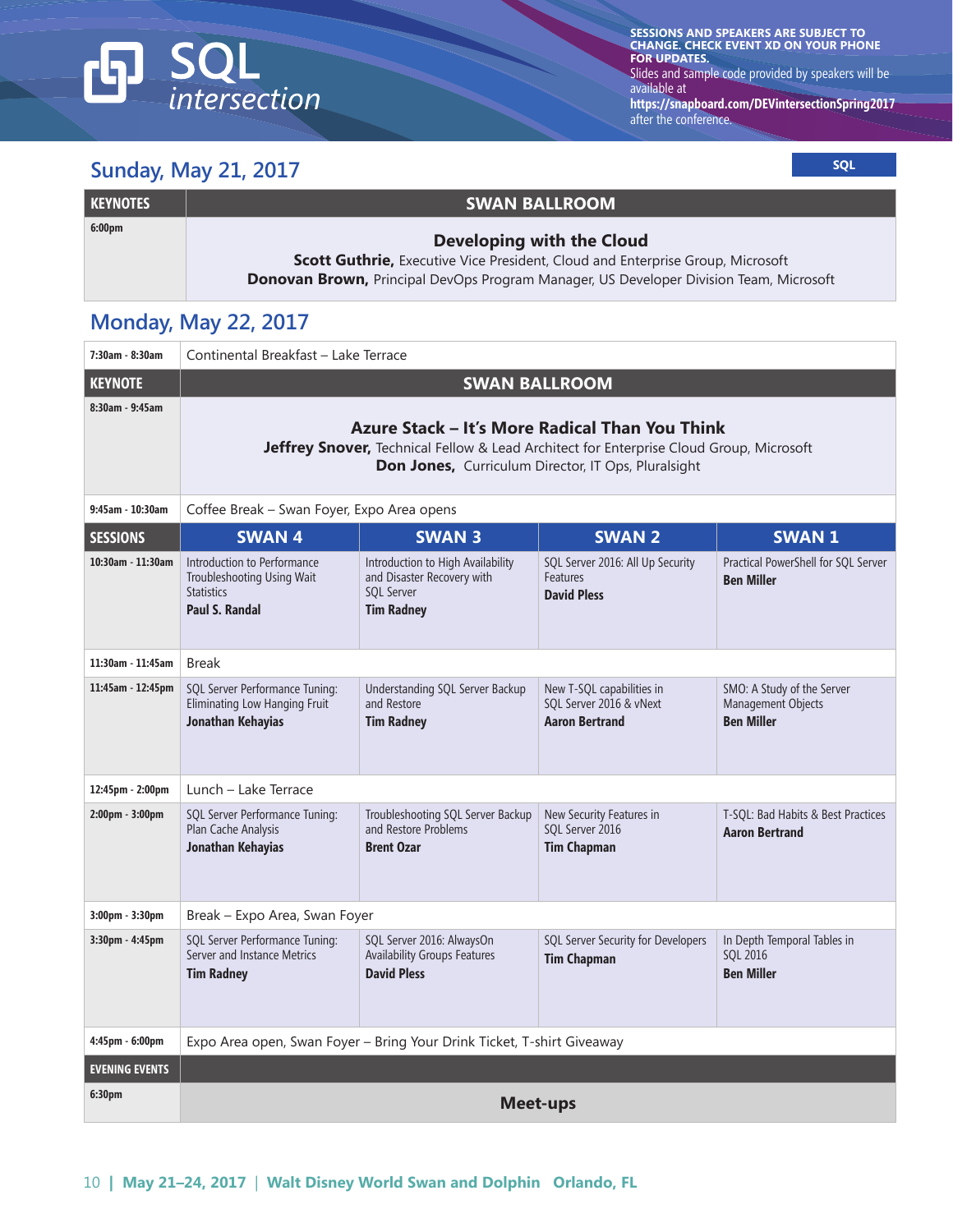# **GD** SQL

| <b>SQL</b><br><b>Tuesday, May 23, 2017</b> |                                                                                                          |                                                                                              |                                                                                         |                                                                                           |                                                                                                              |
|--------------------------------------------|----------------------------------------------------------------------------------------------------------|----------------------------------------------------------------------------------------------|-----------------------------------------------------------------------------------------|-------------------------------------------------------------------------------------------|--------------------------------------------------------------------------------------------------------------|
| 7:30am - 8:30am                            | Continental Breakfast - Lake Terrace                                                                     |                                                                                              |                                                                                         |                                                                                           |                                                                                                              |
| <b>KEYNOTE</b>                             |                                                                                                          |                                                                                              | <b>SWAN BALLROOM 2-3</b>                                                                |                                                                                           |                                                                                                              |
| 8:30am - 9:30am                            | Data Science: What Is It and Do I Need It?<br>Shep Sheppard, Founder, Data Science 2 Go LLC              |                                                                                              |                                                                                         |                                                                                           |                                                                                                              |
| 9:30am - 10:00am                           | Coffee Break - Swan Foyer, Expo Area open                                                                |                                                                                              |                                                                                         |                                                                                           |                                                                                                              |
| <b>SESSIONS</b>                            | <b>SWAN4</b>                                                                                             | <b>SWAN 3</b>                                                                                | <b>SWAN 2</b>                                                                           | <b>SWAN 1</b>                                                                             |                                                                                                              |
| $10:00am - 11:00am$                        | The Roadmap to Better<br>Performance: Reading<br>Query Plans, Part I<br><b>Erin Stellato</b>             | Anatomy of a Data<br>Modification: Locking &<br><b>Isolation</b><br><b>Kimberly L. Tripp</b> | Always On Availability<br>Groups: Backup and<br><b>CHECKDB</b><br><b>Brent Ozar</b>     | Data Science -<br>Visualization and<br><b>Story Telling</b><br><b>Shep Sheppard</b>       |                                                                                                              |
| 11:00am - 11:15am                          | <b>Break</b>                                                                                             |                                                                                              |                                                                                         |                                                                                           |                                                                                                              |
| 11:15am - 12:15pm                          | The Roadmap to Better<br>Performance: Reading                                                            | <b>Understanding Logging</b><br>and Recovery                                                 | Design Quorum for Failover<br><b>Clusters</b>                                           | Data Science: Azure ML -<br>A Rapid Introduction for                                      | <b>MOCKINGBIRD 1</b>                                                                                         |
|                                            | Query Plans, Part II<br><b>Erin Stellato</b>                                                             | Paul S. Randal                                                                               | <b>Brent Ozar</b>                                                                       | <b>DBAs</b><br><b>Shep Sheppard</b>                                                       | Querying NoSQL with SQL:<br><b>HAVING Your JSON Cake</b><br>and SELECTing it too<br><b>Matthew D. Groves</b> |
| 12:15pm - 1:30pm                           | Lunch – Lake Terrace                                                                                     |                                                                                              |                                                                                         |                                                                                           |                                                                                                              |
| 1:30pm - 2:30pm                            | SQL Server Indexing:<br><b>Strategies for Performance</b><br><b>Kimberly L. Tripp</b>                    | Deadlocking for Mere<br><b>Mortals</b><br>Jonathan Kehayias                                  | Answering the Question,<br>"What Happened?" with<br>Query Store<br><b>Erin Stellato</b> | Data Science:<br>SQL Server R - A Rapid<br>Introduction for DBAs!<br><b>Shep Sheppard</b> |                                                                                                              |
| 2:30pm - 3:00pm                            | Snack Break - Expo Area, Swan Foyer                                                                      |                                                                                              |                                                                                         |                                                                                           |                                                                                                              |
| <b>KEYNOTE</b>                             |                                                                                                          |                                                                                              | <b>SWAN BALLROOM 2-3</b>                                                                |                                                                                           |                                                                                                              |
| $3:00 \text{pm} - 4:00 \text{pm}$          | <b>SentryOne: Tools for Productivity and Performance</b><br>Aaron Bertrand, Senior Consultant, SentryOne |                                                                                              |                                                                                         |                                                                                           |                                                                                                              |
| $4:00 \text{pm} - 4:15 \text{pm}$          | <b>Break</b>                                                                                             |                                                                                              |                                                                                         |                                                                                           |                                                                                                              |
| $4:15$ pm - $5:15$ pm                      | <b>SWAN 5</b>                                                                                            |                                                                                              |                                                                                         |                                                                                           |                                                                                                              |
|                                            |                                                                                                          |                                                                                              |                                                                                         |                                                                                           | The Future Role of AI in<br>Apps for O365<br><b>Richard Theodore</b>                                         |
| 5:15pm - 6:15pm                            | Expo Area open, Swan Foyer - Surface Book Giveaway 6:00pm You must be present to win.                    |                                                                                              |                                                                                         |                                                                                           |                                                                                                              |
| <b>EVENING EVENTS</b>                      | <b>SWAN4</b>                                                                                             |                                                                                              |                                                                                         |                                                                                           |                                                                                                              |
| 7:00 <sub>pm</sub>                         | <b>SQLafterDark</b>                                                                                      |                                                                                              |                                                                                         |                                                                                           |                                                                                                              |
|                                            | Hosted by Kimberly L. Tripp and Paul S. Randal<br>Sponsored by SQLskills.com & SentryOne                 |                                                                                              |                                                                                         |                                                                                           |                                                                                                              |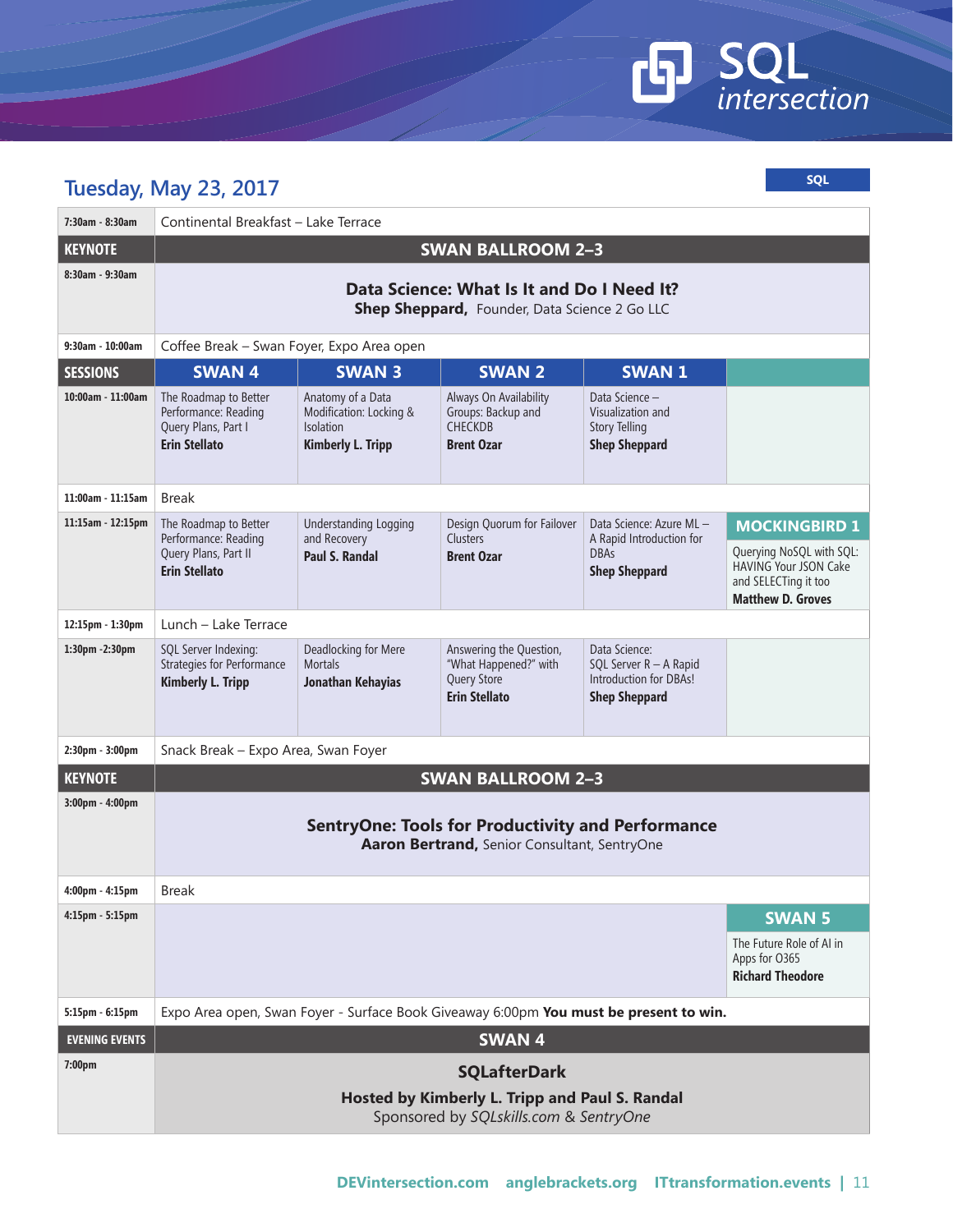

**SESSIONS AND SPEAKERS ARE SUBJECT TO CHANGE. CHECK EVENT XD ON YOUR PHONE FOR UPDATES.**  Slides and sample code provided by speakers will be available at

**https://snapboard.com/DEVintersectionSpring2017** after the conference.

#### **Wednesday, May 24, 2017**

**SQL**

| 7:30am - 8:30am                   | $\cdots$ $\cdots$<br>Continental Breakfast - Lake Terrace                                                                                                                                                                         |                                                                                         |                                                                                                  |                                                                                                        |
|-----------------------------------|-----------------------------------------------------------------------------------------------------------------------------------------------------------------------------------------------------------------------------------|-----------------------------------------------------------------------------------------|--------------------------------------------------------------------------------------------------|--------------------------------------------------------------------------------------------------------|
| <b>KEYNOTE</b>                    |                                                                                                                                                                                                                                   |                                                                                         |                                                                                                  |                                                                                                        |
| 8:30am - 9:30am                   | <b>SWAN BALLROOM 2-3</b><br>The Future of the RDBMS Professional<br><b>Buck Woody, Machine Learning and Data Science Team, Microsoft</b>                                                                                          |                                                                                         |                                                                                                  |                                                                                                        |
| 9:30am - 10:00am                  | Coffee Break - Swan Foyer                                                                                                                                                                                                         |                                                                                         |                                                                                                  |                                                                                                        |
| <b>SESSIONS</b>                   | <b>SWAN4</b>                                                                                                                                                                                                                      | <b>SWAN 3</b>                                                                           | <b>SWAN 2</b>                                                                                    | <b>SWAN1</b>                                                                                           |
| 10:00am - 11:00am                 | Index Fragmentation: Internals,<br>Analysis, and Solutions<br>Paul S. Randal                                                                                                                                                      | SQL Server Hybrid: What Every SQL<br><b>Professional Should Know</b><br><b>Bob Ward</b> | <b>Adaptive Query Processing</b><br>with Azure SQL DB and<br>SQL Server vNext<br><b>Joe Sack</b> | New Features with SQL Server 2016<br>Reporting Services and Power BI,<br>Part I<br><b>David Pless</b>  |
| $11:00$ am - $11:15$ am           | <b>Break</b>                                                                                                                                                                                                                      |                                                                                         |                                                                                                  |                                                                                                        |
| $11:15$ am - $12:15$ pm           | Statistics and Estimates: What you<br>NEED to Know!<br><b>Kimberly L. Tripp</b>                                                                                                                                                   | Conquering Columnstore Indexes<br><b>Tim Chapman</b>                                    | Graph Database Processing<br>with Azure SQL DB and<br>SQL Server vNext<br><b>Joe Sack</b>        | New Features with SQL Server 2016<br>Reporting Services and Power BI,<br>Part II<br><b>David Pless</b> |
| 12:15pm - 1:30pm                  | Lunch - Lake Terrace                                                                                                                                                                                                              |                                                                                         |                                                                                                  |                                                                                                        |
| <b>KEYNOTE</b>                    |                                                                                                                                                                                                                                   |                                                                                         | <b>SWAN BALLROOM 2-3</b>                                                                         |                                                                                                        |
| 1:30pm - 2:30pm                   | <b>SQL Server 2016 : It Just Runs Faster</b><br><b>Bob Ward, Principal Architect for the Microsoft Data Group, Microsoft</b>                                                                                                      |                                                                                         |                                                                                                  |                                                                                                        |
| 2:30pm - 3:00pm                   | Ice Cream Break - Swan Foyer                                                                                                                                                                                                      |                                                                                         |                                                                                                  |                                                                                                        |
| <b>PANEL</b>                      | <b>SWAN BALLROOM 2-3</b>                                                                                                                                                                                                          |                                                                                         |                                                                                                  |                                                                                                        |
| 3:00pm - 4:00pm                   | <b>SQLintersection Closing Panel &amp; RunAs Radio Recording</b><br>Hosted by Richard Campbell of RunAs Radio and featuring Bob Ward,<br>Paul S. Randal, and Kimberly L. Tripp with cameos from<br>other SQLintersection speakers |                                                                                         |                                                                                                  |                                                                                                        |
| $4:00 \text{pm} - 4:15 \text{pm}$ | <b>Break</b>                                                                                                                                                                                                                      |                                                                                         |                                                                                                  |                                                                                                        |
| <b>CLOSING</b>                    | <b>SWAN BALLROOM</b>                                                                                                                                                                                                              |                                                                                         |                                                                                                  |                                                                                                        |
| 4:15pm - 5:00pm                   | <b>Closing &amp; Prizes</b><br><b>Carl Franklin &amp; Richard Campbell, .NET Rocks!</b>                                                                                                                                           |                                                                                         |                                                                                                  |                                                                                                        |